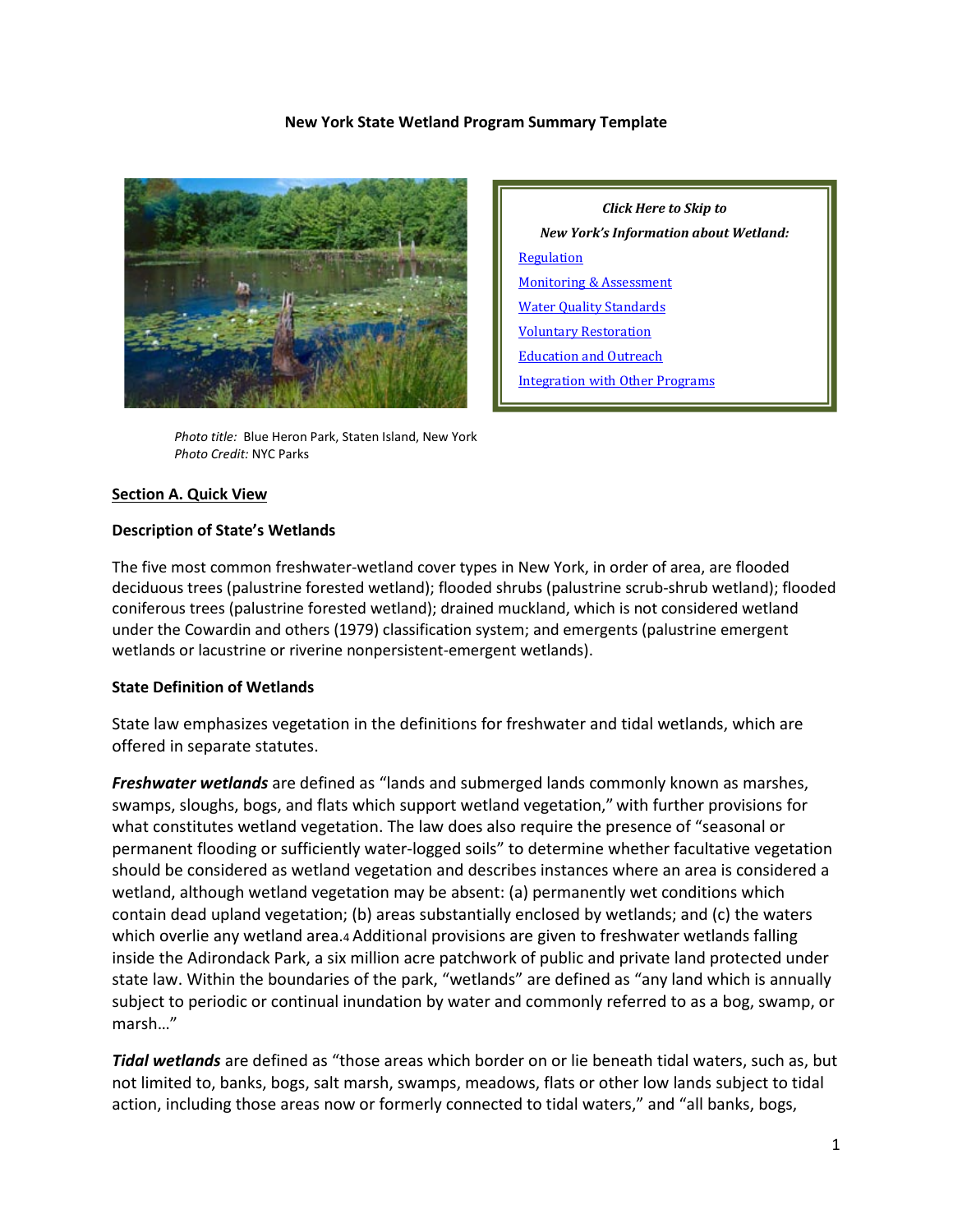meadows, flats, and tidal marsh subject to such tides, and upon which grow or may grow some or any of the following: salt hay, black grass, saltworts, sea lavender, tall cordgrass, hightide bush, cattails, groundsel, marsh mallow, and the intertidal zone including low marsh cordgrass."

## **Historic Wetland Loss/Gain**

| <b>Original Wetland Acreage</b> | Remaining Wetland Acreage Acreage Lost |           | % Lost |
|---------------------------------|----------------------------------------|-----------|--------|
| 2.562.000                       | 1,025,000                              | 1,537,000 | -60%   |

## **Primary State Wetlands Webpage**

- Freshwater Wetlands:<http://www.dec.ny.gov/lands/4937.html>
- Tidal Wetlands:<http://www.dec.ny.gov/lands/4940.html>

### **State Wetland Program Plan**

New York does not currently have a state wetland program plan.

## **No Net Loss/Net Gain Goal**

There is no formal goal in statute, but there is a goal embodied in the SWCP to maintain the quality and quantity of the state's freshwater wetland resource. Further it is the goal of the state to increase the quantity and quality of the tidal wetlands resource, and where feasible and desirable, its freshwater wetlands resource.

### **State Resources for Wetland Work**

| <b>State</b><br><b>Name</b> | Core element #1:<br><b>Regulation</b> | <b>Core Element #2:</b><br><b>Monitoring and</b> | <b>Core Element #3:</b><br><b>Wetland Water Quality</b> | <b>Core Element #4:</b><br><b>Voluntary Wetland</b> |
|-----------------------------|---------------------------------------|--------------------------------------------------|---------------------------------------------------------|-----------------------------------------------------|
|                             |                                       | Assessment                                       | <b>Standards</b>                                        | <b>Restoration</b>                                  |
| <b>Agency</b>               | Department of                         | <b>None</b>                                      | None                                                    | Department of                                       |
|                             | Environmental                         |                                                  |                                                         | Environmental                                       |
|                             | Conservation                          |                                                  |                                                         | Conservation                                        |
| Source(s)                   | Unavailable                           |                                                  |                                                         |                                                     |
| Amount                      | Unavailable                           |                                                  |                                                         | Small amount of work                                |
|                             |                                       |                                                  |                                                         | by state in the                                     |
|                             |                                       |                                                  |                                                         | Montezuma Area                                      |
| <b>Staffing</b>             | Some work in                          |                                                  |                                                         | $<$ 1 FTE                                           |
|                             | habitat, wildlife and                 |                                                  |                                                         |                                                     |
|                             | environmental                         |                                                  |                                                         |                                                     |
|                             | permit sections                       |                                                  |                                                         |                                                     |

### **State Permitting Fees**

| <b>State Permitting Fee</b> | <b>State Name</b>                        |
|-----------------------------|------------------------------------------|
| Yes/No                      | YES                                      |
| Amount (range)              | \$50-200                                 |
| Agency                      | Department of Environmental Conservation |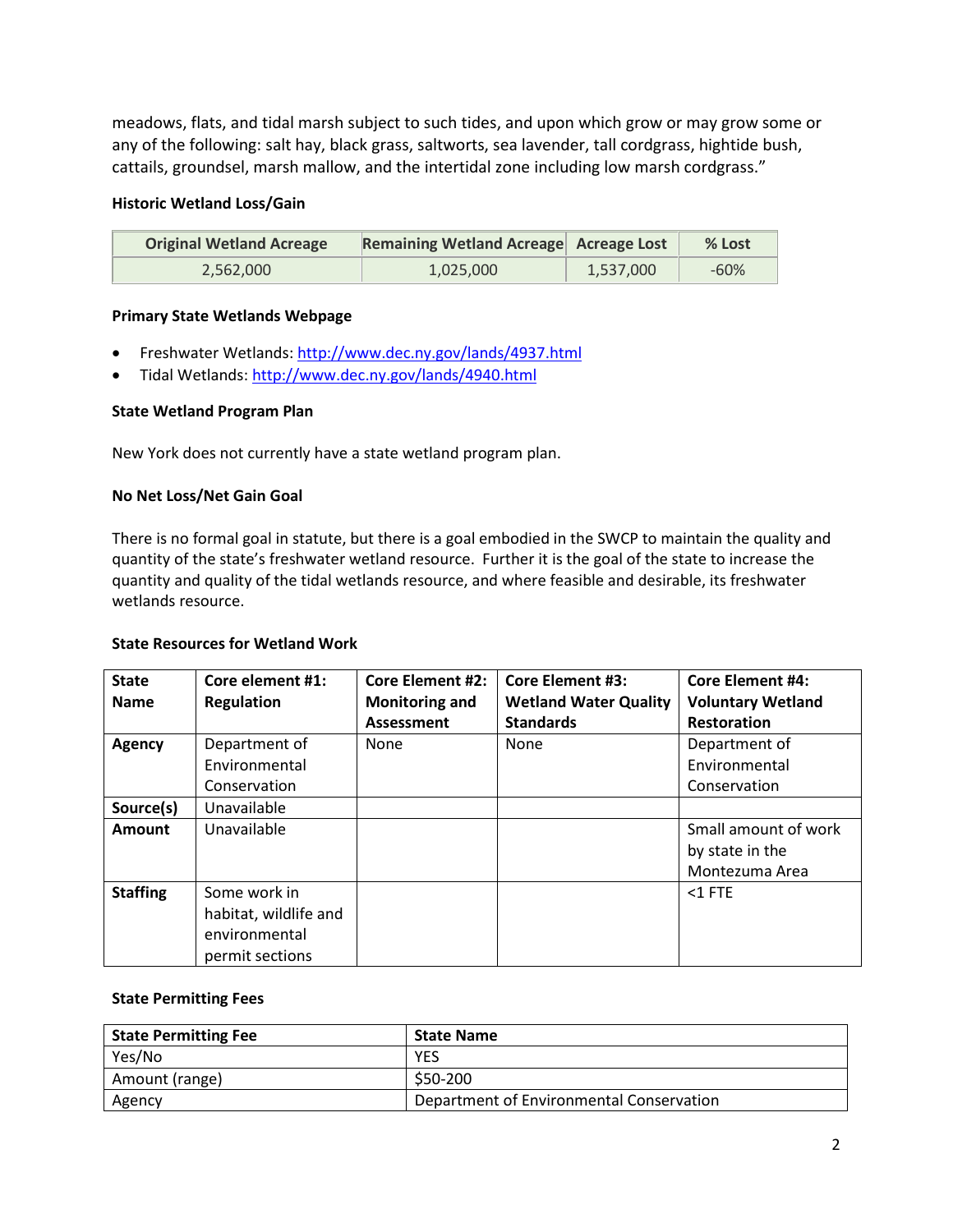#### **Innovative Features**

The program incorporates a number of innovative features including a classification system, buffer requirements (100 feet for freshwater wetlands, up to 300 feet for tidal wetlands), and the opportunity for cooperative efforts with landowners. New York prepares and maintains relatively detailed maps of jurisdictional wetlands, and provides boundary delineations for affected property owners. Article 24 provides for an independent appeals board to review Department of Environmental Conservation and local government decisions.

### **Models and Templates**

None.

## <span id="page-2-0"></span>**Section B. Regulation**

## **How are Wetlands Regulated in New York?**

New York has a comprehensive statewide program for all tidal wetlands regardless of size, and freshwater wetlands over 12.4 acres or any smaller wetlands determined to be of unsusual local importance. The primary regulatory agency with respect to wetlands is the New York State Department of Environmental Conservation (NYS DEC); however, the Adirondack Park Agency (APA) oversees wetland regulation within the boundaries of Adirondack Park. The state takes primarily a habitat approach to wetlands protection, with a marginal focus on water quality.

- *Tidal Wetlands Act (TWA):* NY Environmental Conservation Law, Art. 25 (Tidal Wetlands Act) Tidal Wetlands Regulations, NY Admin. Code tit. 6, sec. 661. A permit is required from the New York Department of Environmental Conservation (DEC) for regulated activities in tidal wetlands.
- *Freshwater Wetlands Act (FWA):* NY Environmental Conservation Law, Art. 24. Freshwater Wetlands Regulation NY Admin. Code tit. 6 sec. 662-665. A permit is required from the DEC for regulated activities in freshwater wetlands 12.4 acres or larger in size or in smaller wetlands of unusual local importance. A buffer area of 100 feet is also regulated. Local governments may assume state permitting authority if they meet standards set forth in regulations (6NYCRR Part 665); only three have done so.
- *Adirondack Park Agency:* NY Environmental Commission Laws Art. 24-0801 to 24-0805. NY Admin. Code tit. 9 sec. 578. Permits are required from the Adirondack Park Agency for activities in jurisdictional wetlands inside the Adirondack Park.
- *Waterfront Revitalization and Coastal Resource Act:* NY Executive Law sec. 910-920. NY Department of State sets policies for New York state agencies within the coastal zone and encourages adoption of local government programs. Coastal areas include tidal and Great Lake areas, the St. Lawrence and Niagara Rivers, and selected portions of other rivers.
- *Protection of Waters:* NY Env. Cons. Laws, Art. 15--5-5 (Prot. of navigable waters). NY Admin. Code tit. 6 sec. 608.4. A permit is required from DEC to fill or dredge in wetlands (of any size) below mean high water.
- *Permits or other authorizations* are required from the appropriate state agency for the above programs, regardless of authority under the Clean Water Act. Where a section 401 water quality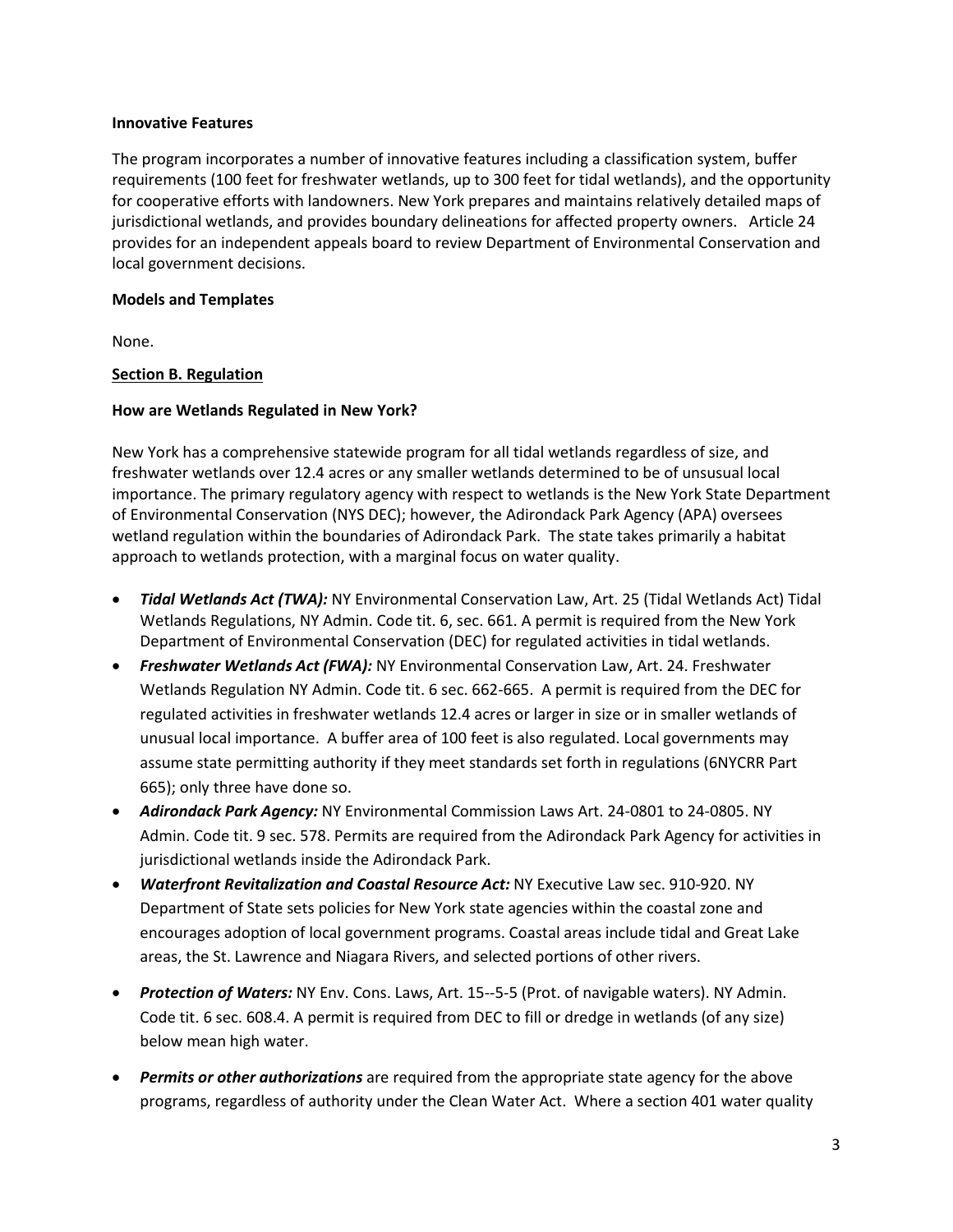certification is required, the state permit/authorization typically serves that function. Where no other state authorization is required, a separate 401 is then reviewed and issued/denied/conditioned.

### **Wetland Delineation**

| <b>Delineation Guidance</b> | Yes | <b>No</b> | <b>Detail</b>                                    |
|-----------------------------|-----|-----------|--------------------------------------------------|
| Use State's Own Method      |     |           |                                                  |
| Use Corps' 87 Manual and    |     |           | The Corps manual has been adapted to accommodate |
| <b>Regional Supplement</b>  |     |           | New York definition.                             |
| Other (Please describe)     |     | x         |                                                  |

*Description:* Delineation criteria differ from that of the §404 program (outlined in the U.S. Army Corps of Engineers' 1987 *Wetlands Delineation Manual*) emphasizing, but not limited to, vegetation. Although New York State wetland delineation criteria rely primarily on vegetation parameters, delineation techniques do parallel those offered in the Corps' *Manual*, and soil and hydrological classifications can be used if needed.Generally, criteria are similarly stringent, but the amount of documentation required by New York State is less rigorous.

### **Evaluation Methodology**

DEC has not adopted nor does it endorse a particular evaluation methodology. There are very few impacts authorized in wetlands and few projects of such scope as to justify elaborate assessments and evaluations. Applicants are simply expected to avoid and minimize impacts. When applicants employ consultants and use formal assessment methodologies, staff will review them as appropriate.

### **Exempted Activities**

*Tidal Wetlands Act*: Exemptions include fishing, shellfishing, aquaculture, hunting, trapping, mosquito control (partial), maintenance of functional structures.

*Freshwater Wetlands Act:* Regulated activities and exemptions are similar to those for tidal wetlands. However, the Act exempts most normal agriculture activities (including draining, applying fertilizers and pesticides, pasturing livestock, and erecting necessary structures such as fences), but does not exempt agricultural filling (including side-cast ditched material) and clear-cutting. The law clearly requires that subsequent non-exempt use of the land be regulated as wetland. There is also an exemption for selective harvesting of trees, but not for clear-cutting. Farmers and other landowners may also make reasonable use of water resources.

### **Special Provisions for Agriculture and Forestry**

Activities of farmers and other landowners in grazing and watering livestock, making reasonable use of water resources, harvesting natural products of the wetlands, selectively cutting timber, and draining for growing agricultural products are exempt from regulation. See web citation above.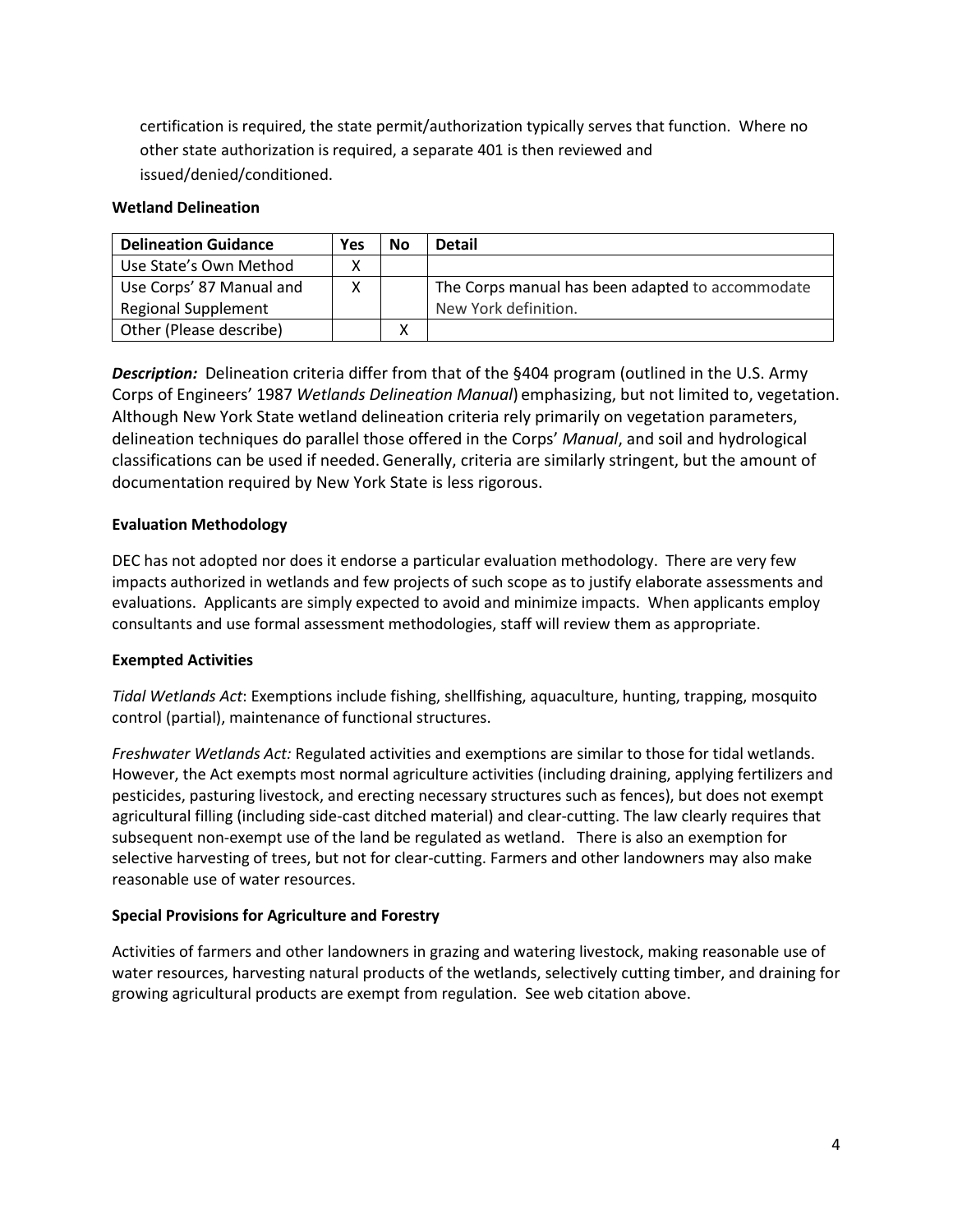## **Penalties and Enforcement**

Enforcement tools for both tidal and freshwater wetlands include summary abatement orders, consent orders, and administrative, civil and criminal penalties. Enforcement is decentralized in New York, with regional offices responsible for enforcement in their respective areas.

- Civil up to \$3,000 per violation per day and restoration.
- Criminal \$500-\$5,000 fine and up to a 15-day imprisonment. Subsequent offenses, which are considered misdemeanors, may be subject to a criminal fine of \$1,000 to \$10,000. While criminal enforcement mechanisms are available, they are rarely invoked.
- Certain tidal and freshwater wetland offenses may also be considered violations to NYECL Article 15, which applies to the excavation or placement of fill in navigable waters or their adjacent wetlands. Under NYECL Article 71, violations to NYECL Article 15 are considered a misdemeanor and are subject to a fine of up to \$10,000 and/or a civil penalty of up to \$5,000.
- A summary abatement order is also a strong tool that requires immediate cessation of the violating activity and that may also order restoration.

## **Permit Tracking**

The DEC has a sophisticated GIS-linked electronic tracking database (DART) for permits administered under the Uniform Procedures Act (including wetlands and stream protection permits). The database tracks freshwater wetlands permit compliance, delineations, permitted impacts to resources, and mitigation, as well as the resource impacts of permits.

### **State General Permit (statewide vs. regional coverage)**

| <b>Permit Coverage</b>         | Yes | <b>No</b> | <b>Detail (Type of Permit)</b> |
|--------------------------------|-----|-----------|--------------------------------|
| <b>Regional General Permit</b> |     |           |                                |
| Statewide General Permit       |     |           |                                |

*Description:* The agency and the U.S. Army Corps of Engineers (Corps) explored options for SPGPs in the past, but due to lack of concurrent jurisdiction, abandoned the concept years ago.

#### **Assumption of 404 Powers**

| <b>Assumption Status</b>         | Yes | No | <b>Detail</b>                                                                                                                                                                                         |
|----------------------------------|-----|----|-------------------------------------------------------------------------------------------------------------------------------------------------------------------------------------------------------|
| Assumed                          |     | х  |                                                                                                                                                                                                       |
| <b>Working Toward Assumption</b> |     | х  |                                                                                                                                                                                                       |
| <b>Explored Assumption</b>       | χ   |    | The Agency lacks concurrent geographic jurisdiction, and<br>the freshwater wetlands program is administered by two<br>agencies. Also, lack of funding has precluded assumption<br>as a serious option |

### **Joint permitting**

There is a joint permit application with separate processing. Staff from both agencies typically coordinate on larger projects.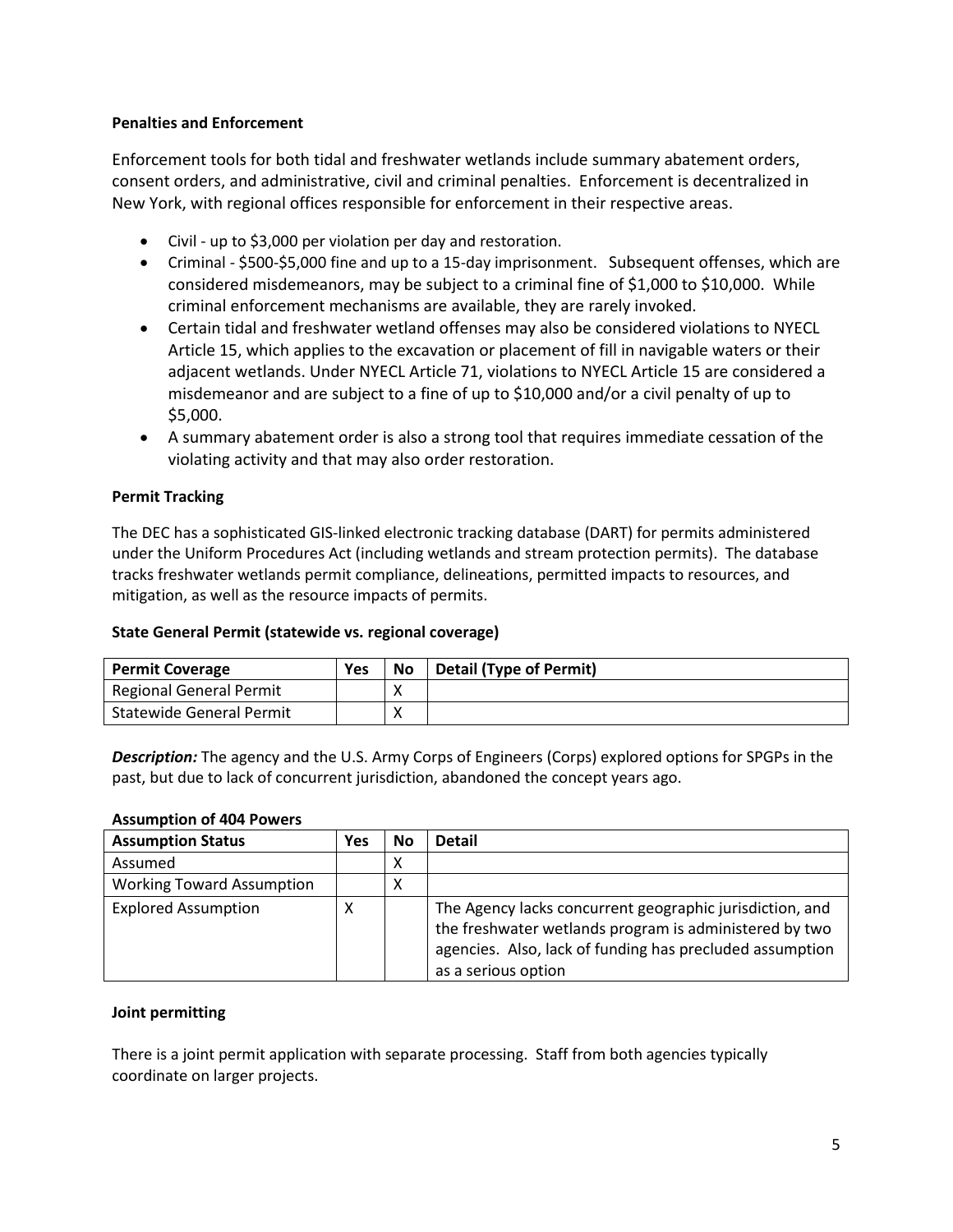### **Special Area Management Plans and Advanced Identification Plans**

Adirondack Park Agency does some watershed based mapping and cumulative impact assessment. No Corps-defined SAMPs or AdIds are in place or contemplated. Wetlands are included, however, as resources of concerns in a variety of other planning efforts at watershed or regional level via a plethora of programs, by sundry partners, across the state. The agencies believe it is better to integrate them into broader conservation initiatives than to separate them out.

### **Buffer Protections**

None.

## **Mitigation Policy**

Mitigation for impacts to freshwater wetlands is addressed in the permit regulations, 6NYCRR Part 663. In addition, there are guidelines on use of compensatory mitigation. In order to receive a permit under the Freshwater or Tidal Wetlands Acts, an applicant must demonstrate that impacts to the wetland cannot be avoided, that the unavoidable impacts have been minimized to the fullest extent, and finally, that they will fully compensate for or replace "any remaining loss of wetland acreage and function unless it can be shown that the losses are inconsequential or that, on balance, economic or social need for the project outweighs the losses." Compensatory mitigation for unavoidable impacts to a wetland must occur on or in the vicinity of the proposed project, must fall under the authority of the regulating agency after the mitigative measures have been completed, and must provide substantially equal or increased benefits to those of the lost wetland.

The NYS DEC has developed general mitigation guidelines for its regulating staff. The guidelines do not prescribe a "cookbook" approach for wetlands mitigation, but instead offer a framework for decisionmaking related to wetlands regulation and enforcement.

Guiding principles include the following:

- Priority requirements are to first avoid and then minimize project impacts;
- Compensatory mitigation should preferably be on-site and in-kind;
- The preferred order of mitigation approaches is wetland restoration, then creation, then enhancement;
- Mitigation proposals should be based on plans containing clear specific detail, short and long term goals, and measurable performance criteria;
- Replacement at a 1:1 ratio is desirable;
- Mitigation should be sustainable and must persist over time without intensive, long term maintenance;
- Projects should be monitored for an appropriate period of time, as determined on a case-bycase basis;
- Mitigation should be completed prior to or concurrent with the permitted project; and
- Joint mitigation projects and mitigation banking can be considered by permitting staff.

### **Mitigation Database**

None.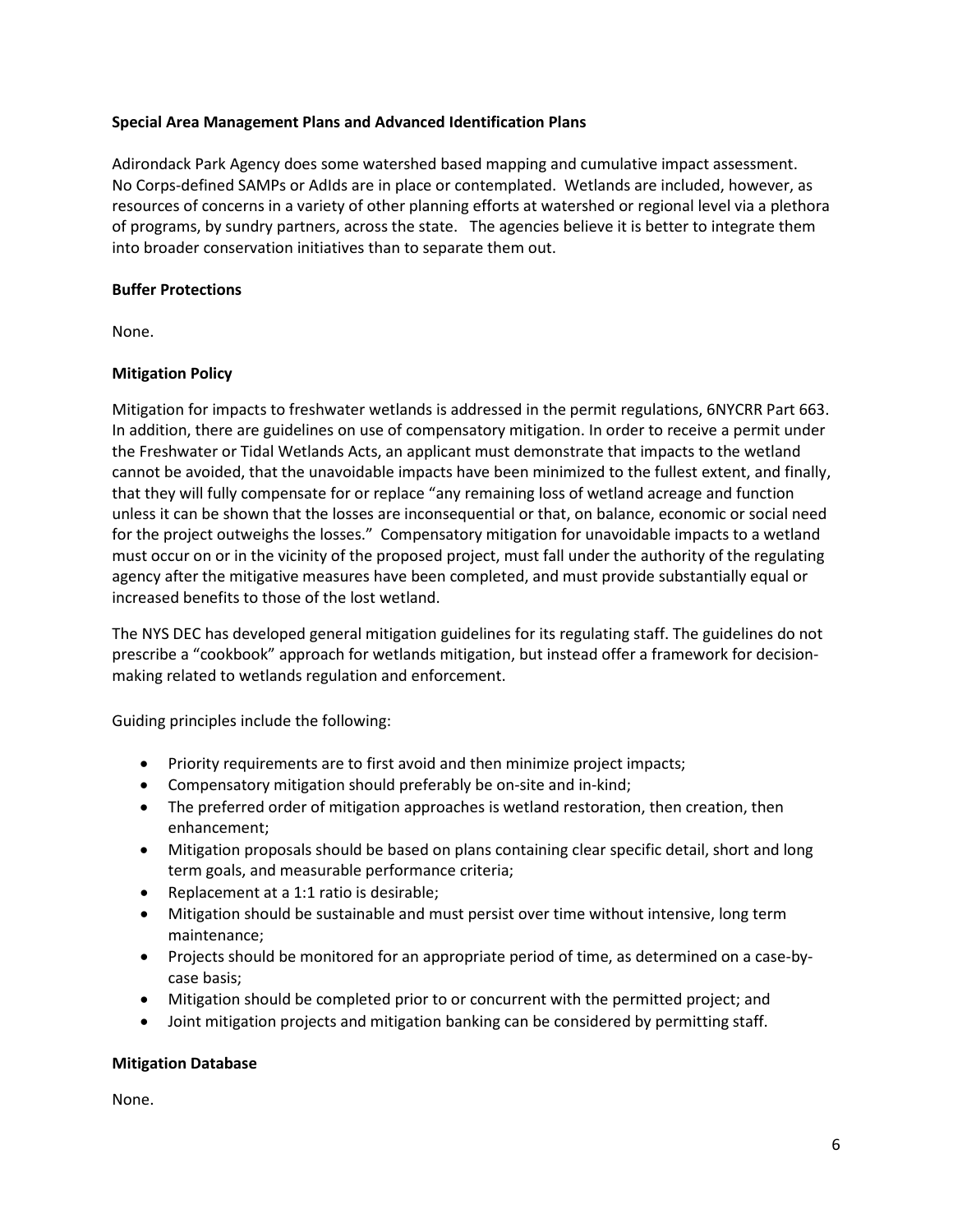### <span id="page-6-0"></span>**Section C. Monitoring and Assessment**

## **Agency Responsible for Wetland Monitoring and Assessment**

Although monitoring and assessment is limited, the Department of Environmental Conservation (DEC) and the Natural Heritage Program are conducting preliminary grant-based monitoring and assessment studies.

# **Mapping/Inventory**

Wetlands are mapped using a variety of information sources, such as various types and seasons of aerial photography, soil surveys, elevational data, other wetlands inventories, and field verification. The wetlands are shown on 1:24,000 scale maps along with roads, streams and waterbodies, and other features. State tidal wetland maps have been completed for all coastal wetlands in the Long Island and New York City area.

For most counties, the original wetland maps were completed and filed between 1984 and 1986. Filed maps exist for all counties except for the portions of these six counties located within the Adirondack Park: Franklin, Fulton, Herkimer, Saratoga, St. Lawrence, and Washington. In addition, the wetland maps have been amended at various locations to correct errors and to reflect changes in the wetlands resource. Th[e Freshwater Wetlands Statistics Chart \(PDF\)](http://www.dec.ny.gov/docs/wildlife_pdf/wetstats4.pdf) (46 KB) shows amendment dates and wetland acreage by county.

National Wetlands Inventory (NWI) maps are highly variable in the state. Coastal areas were originally mapped in the 1970s, many others in the mid- to late- 1980s. Some gaps still exist, particularly in the Adirondack Park. Using Federal Highway Administration grant dollars, and in collaboration with NYSDOT, DEC has contracted with the NWI to complete digitization of maps in the Finger Lakes (done); to complete maps for the Capital District (in draft) and to update maps for the Lake Plains region (in draft).

# **State Wetland Mapping Public Portal**

There is a wetland GIS layer on the DEC's website at: <http://www/denc.ny.gov/lands/4937.html#wetlands>

# **Wetland Classification and Assessment**

At present, New York State has not adopted an assessment methodology for wetlands. New York has 6 NYCRR664 Freshwater Wetlands Mapping and Classification Regulations. The agency began working with the University of Albany, using U.S. Environmental Protection Agency (EPA) grant funds, to develop wetland-monitoring capacity for purposes of 305(b) reporting. However, a wetland monitoring strategy or program has not been implemented due to lack of funds.

# **Statewide Wetland Monitoring Plan**

The state does not currently have a statewide wetland monitoring and assessment plan.

### **Overall Wetland Gain and Loss Tracking System**

• Using U.S. Environmental Protection Agency grant funds, DEC undertook a Freshwater Wetlands Status and Trends analysis comparing a sample of aerial photographs from the mid-1980s and mid-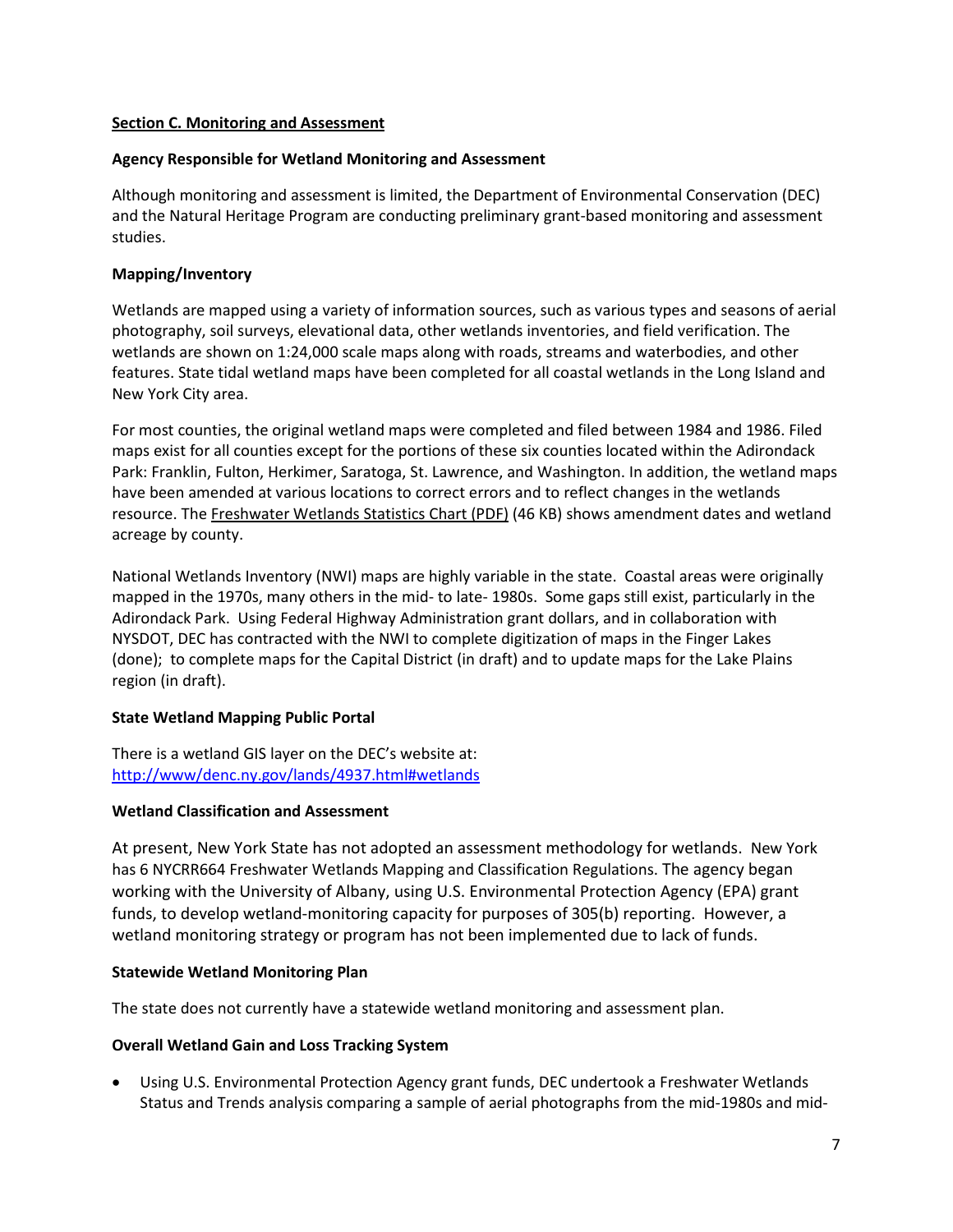1990s. The state was stratified into 5 ecological regions, and gains, losses, and changes in covertype were assessed, along with causative factors. Most noteworthy is that during the assessment period, there was a net gain of approximately 15,500 acres of freshwater wetlands. This resulted from a gross gain of approximately 37,900 acres of freshwater wetlands and a gross loss of approximately 22,500 acres of wetlands. DEC anticipates updating this study when mid-00 aerial photos are available.

• DEC's Tidal Wetlands Program is undertaking a more intensive status and trends assessment for the coastal area of Long Island and New York City, and the Adirondack Park Agency recently completed a status and trends analysis for the Park.

### **Wetland Monitoring and Assessment Characteristics**

| Level    | . .<br>None | Level 1 | Level 2 | $\overline{\phantom{a}}$<br>Level 3 |
|----------|-------------|---------|---------|-------------------------------------|
| New York |             |         |         |                                     |

| туре     | None | <b>IBI</b> | Conditional | Functional |
|----------|------|------------|-------------|------------|
| New York | ,,   |            |             |            |

| Freguency | <b>None</b> | <b>Project Specific</b> | Ongoing |
|-----------|-------------|-------------------------|---------|
| New York  |             |                         |         |
|           |             | NWCA and EPA            |         |
|           |             | grants only             |         |

### **Participation in National Wetland Condition Assessment**

| NWCA Study Type                    | Yes | Nο |
|------------------------------------|-----|----|
| <b>National Study</b>              |     |    |
| <b>State Intensification Study</b> |     |    |

*Detail: (If appropriate)*

# <span id="page-7-0"></span>**Section D. Water Quality Standards**

### **Wetland and Water Quality Standards**

| <b>Type</b>             | <b>None</b> | <b>Use Existing</b><br><b>WQ</b><br><b>Standards</b> | <b>In Process</b> | Adopted | <b>Future</b><br><b>Direction</b> |
|-------------------------|-------------|------------------------------------------------------|-------------------|---------|-----------------------------------|
| <b>Wetland-specific</b> | X           |                                                      |                   |         |                                   |
| <b>Designated Uses</b>  |             |                                                      |                   |         |                                   |
| Narrative criteria in   |             |                                                      |                   |         |                                   |
| the standards to        |             | X                                                    | (Considering      |         |                                   |
| protect designated      |             |                                                      | potential new     |         |                                   |
| wetland uses            |             |                                                      | criteria for      |         |                                   |
|                         |             |                                                      | wetlands)         |         |                                   |
|                         |             |                                                      |                   |         |                                   |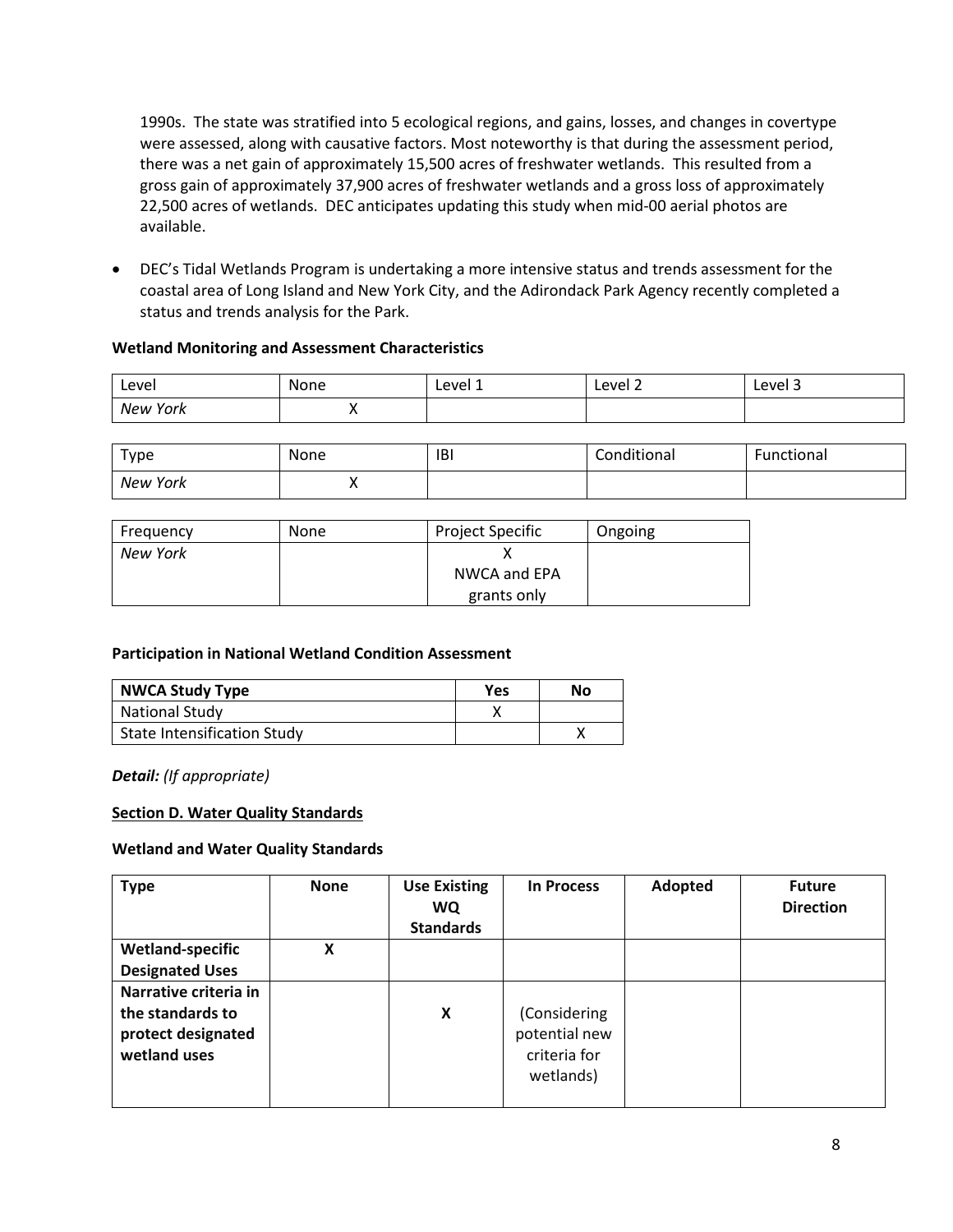| Numeric criteria in<br>the standards<br>based on wetland<br>type and location<br>to protect the<br>designated uses | X<br>(Not very<br>effective for<br>wetlands) |  |  |
|--------------------------------------------------------------------------------------------------------------------|----------------------------------------------|--|--|
| Anti-degradation<br>policy includes<br>wetlands                                                                    | X                                            |  |  |

**Description:** Section 401 certification for federal §404 permits is **not** a primary means of wetlands regulation or protection in the state. New York water quality standards focus on resources other than wetlands and are not habitat-oriented. In addition, the state's wetland regulatory programs are habitatoriented and do not focus on water quality. Bureau of Habitat staff do recognize §401 certification as a wetlands regulatory tool, but the regulatory infrastructure is simply not in place to incorporate §401 certification into wetlands management. An anti-degradation policy exists, but is not specifically applied to wetlands. The state developed narrative water quality standards for wetlands but they have not been adopted.

State regulations do provide for the assignment of "discharge restriction categories" to certain surface waters or groundwaters, which may include "significant recreational or ecological waters." These are waters where quality is critical to maintaining the value for which the waters are distinguished, including groundwaters and surface waters that are both tributaries to and within Class I freshwater wetlands, intertidal marsh wetlands, and coastal fresh marsh tidal wetlands, as defined in the in Title 6 of the NYCR.

# <span id="page-8-0"></span>**Section E. Voluntary Wetland Restoration**

Although there is no formal, state-level restoration program, there are many initiatives in which multiple agencies and organizations collaborate and contribute funding. NYS DEC's Bureau of Wildlife administers a regional restoration initiative in the Northern Montezuma Focus Area under the auspices of the North American Waterfowl Management Plan. NYS DEC also collaborates with the New York Office of Parks, Recreation and Historic Preservation to restore hydrology on marshes adversely affected by power generation. The state also participates in collaborative activities to restore wetlands in the Lake Champlain Basin, Long Island Sound Hudson River Estuary, Susquehanna Basin, and on a medley of state-owned lands throughout New York.

| <b>Type of Work</b>             | <b>YES</b> | <b>NO</b> | <b>Description</b>                           |
|---------------------------------|------------|-----------|----------------------------------------------|
| Fund Wetland Restoration (may   |            |           |                                              |
| include easement agreements)    |            |           |                                              |
| <b>Private Land Restoration</b> |            |           |                                              |
| <b>Public Land Restoration</b>  |            |           |                                              |
| <b>Technical Assistance</b>     |            |           | Informally through multi-agency partnerships |

# **Types of Wetland Restoration Work Funded by the State:**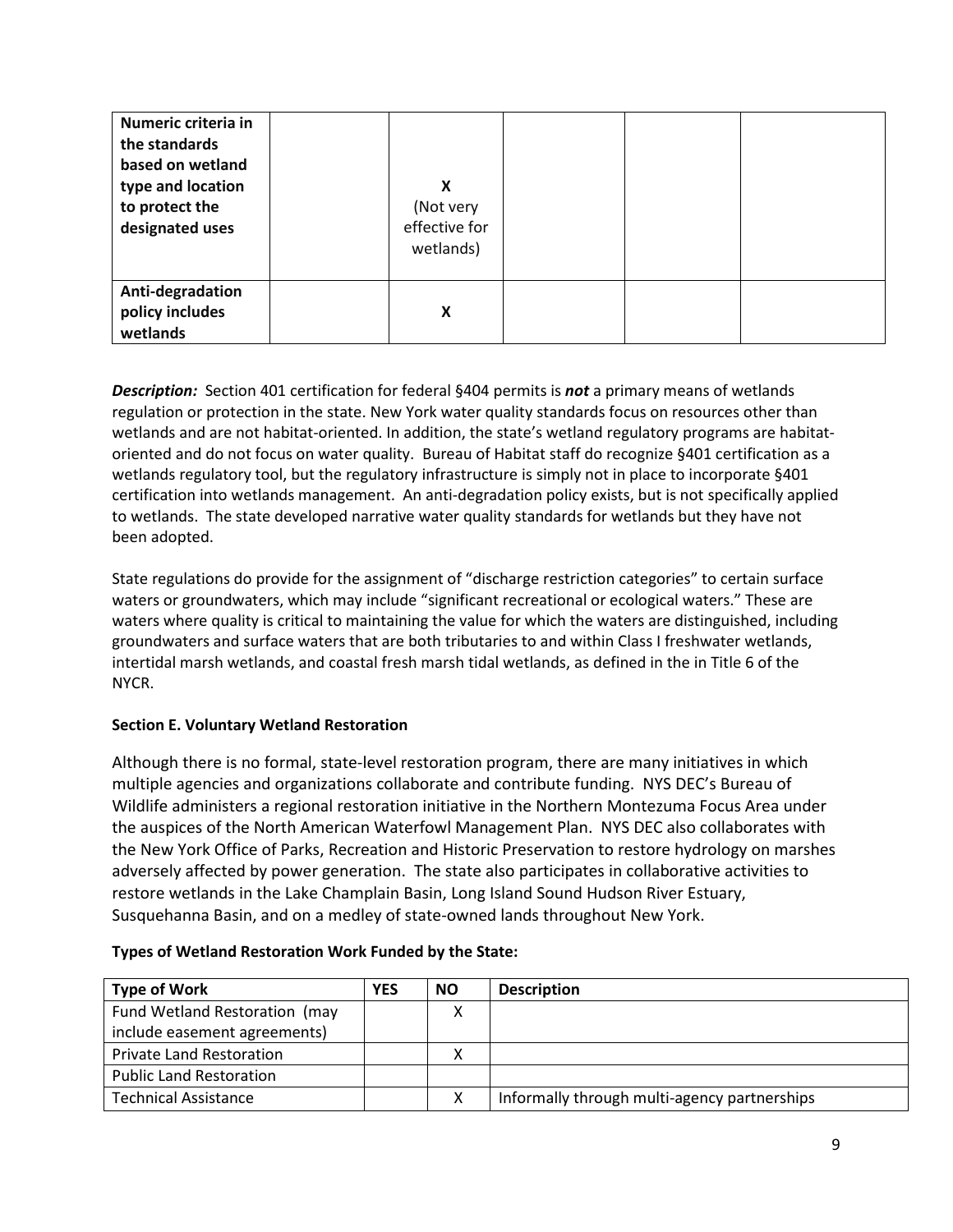| $\overline{\phantom{0}}$<br>ີ |  |  |
|-------------------------------|--|--|
| ame.                          |  |  |

### **Voluntary Wetland Restoration Program Components**

| <b>Wetland Restoration Efforts</b>                                                                                 | Nothing in<br>the Works | <b>Planning</b> | <b>In Progress</b> | Mature/<br>Complete |
|--------------------------------------------------------------------------------------------------------------------|-------------------------|-----------------|--------------------|---------------------|
| Program has a set of restoration<br>goals                                                                          | N/A                     |                 |                    |                     |
| Coordinate with relevant<br>agencies that outline<br>restoration/protection goals and<br>strategies and timeframes | N/A                     |                 |                    |                     |
| Developed multi-agency body to<br>coordinate restoration/<br>protection efforts                                    | N/A                     |                 |                    |                     |
| Set restoration goals based on<br>agency objectives and available<br>information                                   | N/A                     |                 |                    |                     |

## **Goals for State Voluntary Restoration Projects\***

| Goal                                    | <b>Yes</b> | No | <b>Description</b> |
|-----------------------------------------|------------|----|--------------------|
| No Net Loss                             | N/A        |    |                    |
| Reverse Loss/Net Gain                   | N/A        |    |                    |
| Nonpoint Source Pollution (NPS)/WQ      | N/A        |    |                    |
| <b>Total Maximum Daily Load (TMDLs)</b> | N/A        |    |                    |
| Habitat                                 | N/A        |    |                    |
| <b>Coastal Protection</b>               | N/A        |    |                    |
| <b>Floodwater Protection</b>            | N/A        |    |                    |
| Groundwater                             | N/A        |    |                    |
| Other (please describe)                 | N/A        |    |                    |

### **Landowner Guides and Handbooks to Assist with Voluntary Wetland Restoration Efforts**

Outreach and technical assistance to landowners are usually deferred to local governments, soil and water conservation districts, nongovernmental organizations and federal agencies, but state agencies do participate in some multi-agency initiatives.

### <span id="page-9-0"></span>**Section F. Innovative and/or Highly Effective Education and Outreach**

The NYS DEC currently does not have a strategic education and outreach program in place specifically for wetlands.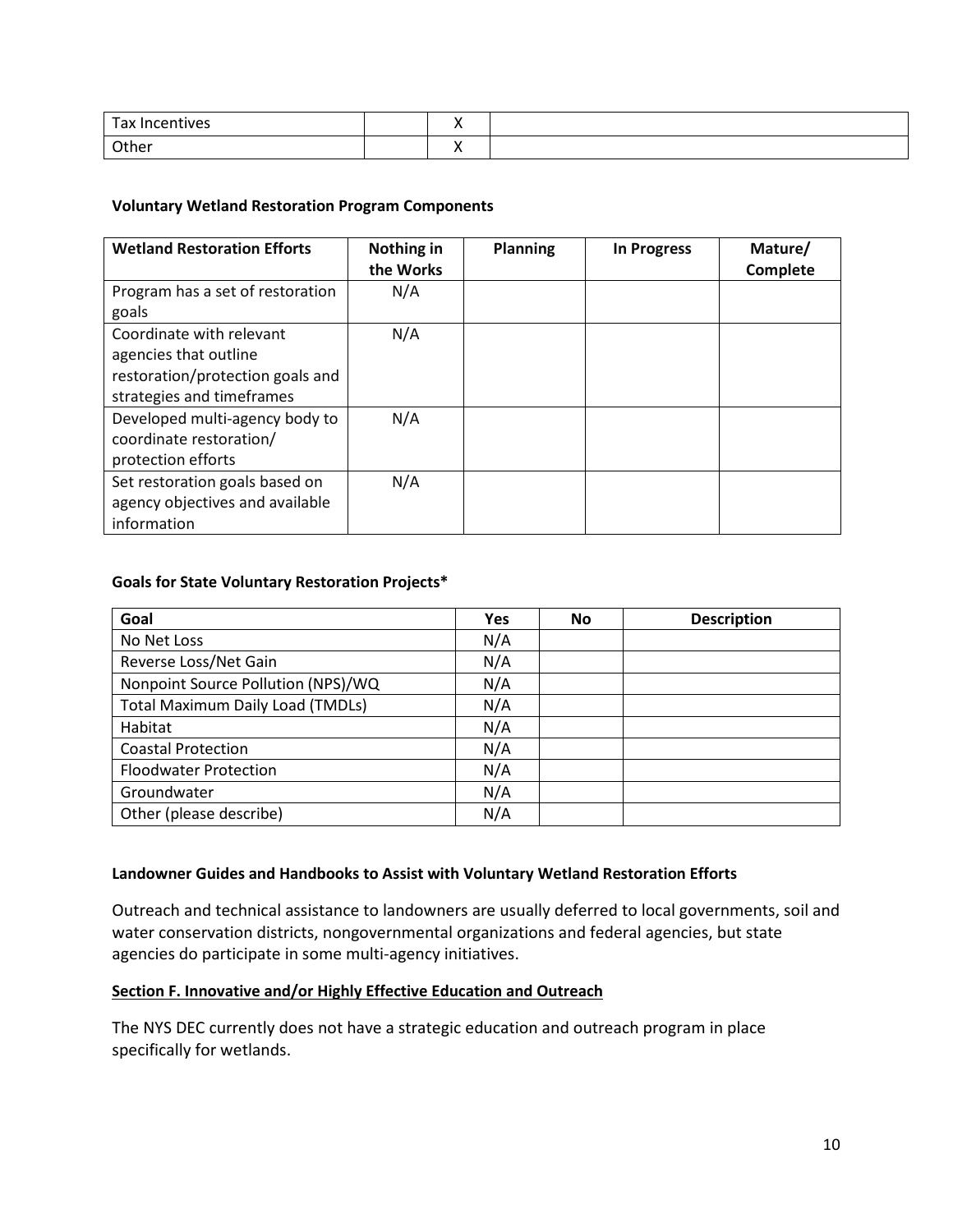### **Section G. Climate Change and Wetlands**

Although New York State has not formally adopted what is termed a climate adaptation plan, it has many climate-related policy and planning efforts in action.

In August 2009, Governor David Paterson established the **New York State Climate Action Council** (NYSCAC) and directed the NYSCAC to create a climate action plan [\(Executive Order 24\)](http://www.georgetownclimate.org/resources/new-york-state-executive-order-24-establishing-a-goal-to-reduce-ghg-emissions-80-by-2050-a). In November 2010, the NYSCAC released an [Interim Report](http://www.georgetownclimate.org/resources/new-york-state-climate-action-plan-interim-report) including both measures to reduce emissions and prepare for the impacts of climate change. Chapter 11 of the 2010 plan covers the work of the Adaptation Technical Working Group and several sub-groups. It includes goals in a number of sectors: agriculture, coastal zones, ecosystems, energy, public health, transportation, telecommunications and information infrastructure, and water. The plan identifies the climate impacts in each sector and outlines goals for preparing for these impacts. The plan also assesses the potential costs, timing considerations, cobenefits, unintended consequences, and environmental justice considerations related to these goals.

In 2014, the Governor Cuomo [signed](https://www.governor.ny.gov/press/09222014-resiliencyact) the **Community Risk and Resiliency Act** [\(A06558B\)](http://assembly.state.ny.us/leg/?default_fld=&bn=A06558&term=2013&Summary=Y&Actions=Y&Memo=Y&Text=Y) which requires the Department of Environmental Conservation to adopt official projections for sea-level rise by January 1, 2016 and update the projections every five years. The purpose of this bill is to ensure that state monies and permits include consideration of the effects of climate risk and extreme weather events.

It requires:

- Consideration of climate risk including sea level rise, storm surges and flooding, based on available data predicting the likelihood of future extreme weather events for monies related to:
	- $\triangleright$  State Smart Growth Infrastructure Policy Act;
	- $\triangleright$  Water Pollution and Drinking Water Revolving funds;
	- $\triangleright$  Environmental Protection Fund (including municipal landfill gas management projects, municipal parks, local waterfront revitalization programs, coastal rehabilitation projects, and farmland protection); and
	- $\triangleright$  major permits issued pursuant to the Uniform Procedures Act.
- The Department of State (DOS), in consultation with the Department of Environmental Conservation (DEC) to prepare model local laws concerning climate risk including sea level rise, storm surges and flooding, based on available data predicting the likelihood of future extreme weather events, including hazard risk analysis data if applicable and to make such model laws available to municipalities;
- The DEC and DOS to develop additional-guidance 'on the use of resiliency measures that utilize natural resources and natural processes to reduce risk; and,
- The DEC, no later than January 1, 2016 to adopt regulations establishing science-based state sea level rise projections.

The NYS Department of Environmental Conservation has an Office of Climate Change which was created to lead the development, in concert with DEC and other New York State Agencies, of programs and policies that mitigate greenhouse gas emissions and help New York communities and individuals adapt when changes in our climate cannot be avoided [\(http://www.dec.ny.gov/about/43166.html\)](http://www.dec.ny.gov/about/43166.html)

NYS is also considering the development of an East River Blueway aimed at creating a create a series of wetlands and beaches that would absorb the tidal surges from future hurricanes. NYC has already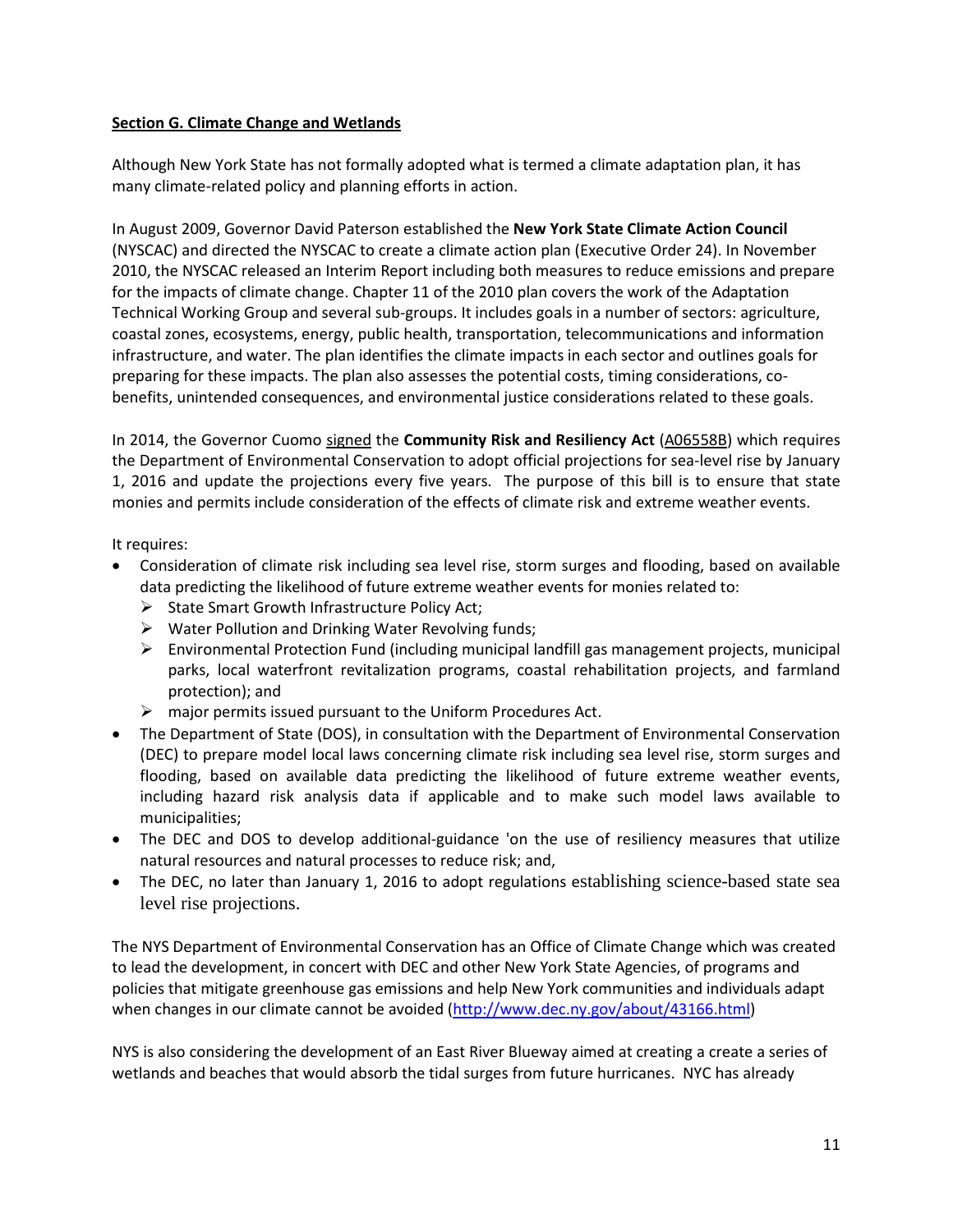raised \$8 million to revitalize a 4-mile stretch on Manhattan's east side, and plans to grow a similar "soft edge" at Coney Island.

| Entity/Program Area                     | Yes/No      | Description of the Connection                 |
|-----------------------------------------|-------------|-----------------------------------------------|
| NPDES/Stormwater                        | Information |                                               |
|                                         | unavailable |                                               |
| 303(d)                                  | Information |                                               |
|                                         | unavailable |                                               |
| 305(b) reporting on wetlands            | Information |                                               |
|                                         | unavailable |                                               |
| <b>Total Maximum Daily Load (TMDLs)</b> | Information |                                               |
|                                         | unavailable |                                               |
| Climate Change/ Resiliency              | X           | Staten Island Bluebelt Project; Proposed East |
|                                         |             | River Bluebelt Project                        |
| Land Use / Watershed planning           | X           | Watershed plans often include restoration of  |
|                                         |             | wetlands                                      |
| Flood/Hazard Mitigation                 | Information |                                               |
|                                         | unavailable |                                               |
| Coastal Work                            | Information |                                               |
|                                         | unavailable |                                               |
| <b>Wildlife Action Plan</b>             | Information |                                               |
|                                         | unavailable |                                               |
| Statewide Comprehensive Outdoor         | Information |                                               |
| <b>Recreation Plan (SCORP)</b>          | unavailable |                                               |
| Other (Specify)                         | Information |                                               |
|                                         | unavailable |                                               |

## <span id="page-11-0"></span>**Section H. Integration of Wetland Work into Other State Programs and Intiatives**

# **State Wetland Program Continuum**

| <b>Continuum Stage</b>                   |      | <b>Core Element</b><br>1: Regulation | <b>Core Element</b><br>2: Monitoring<br>& Assessment | <b>Core Element</b><br>3: Wetland<br><b>Water Quality</b><br><b>Standards</b> | <b>Core Element</b><br>4:<br><b>Voluntary</b><br><b>Restoration</b> |
|------------------------------------------|------|--------------------------------------|------------------------------------------------------|-------------------------------------------------------------------------------|---------------------------------------------------------------------|
| <b>Mature Stage</b>                      | High | X<br>(but very<br>short-staffed)     |                                                      |                                                                               |                                                                     |
| Л<br><b>Initial Implementation Stage</b> |      |                                      |                                                      |                                                                               |                                                                     |
| <b>Development Stage</b>                 |      |                                      |                                                      |                                                                               |                                                                     |
| <b>Early Stage</b>                       | Low  |                                      | X<br>(was in planning stage,<br>but not approved)    | X                                                                             | X                                                                   |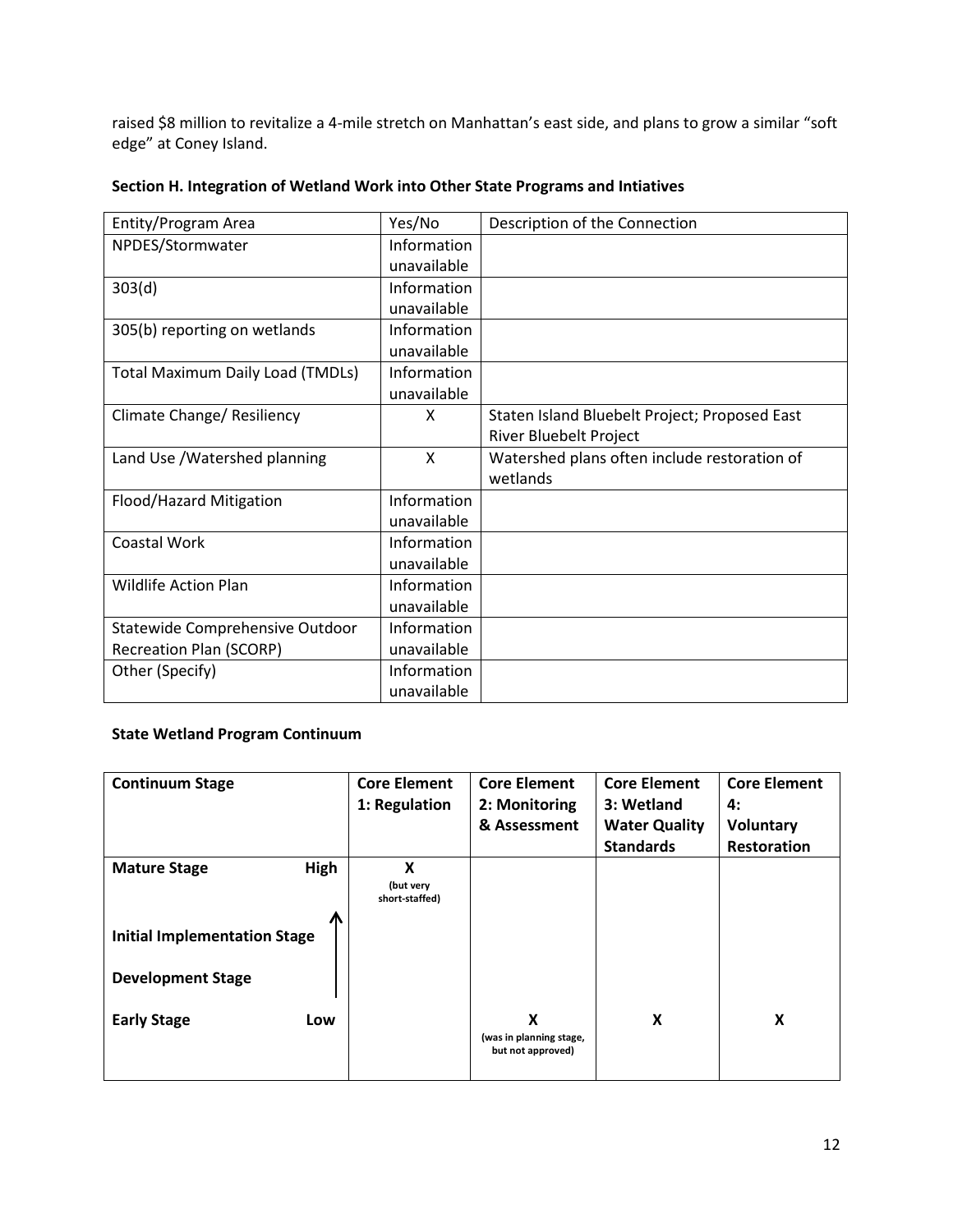### **Section I. Contact Information**

List of State Wetland Program Contact and Other Relevant Contacts

#### **Section J. Useful Websites**

#### **State Government Programs**

- 1. Department of Environmental Conservation
	- a) Freshwater Wetlands Program <http://www.dec.ny.gov/lands/4937.html>
	- b) The Freshwater Wetlands Act [http://www.dec.ny.gov/docs/wildlife\\_pdf/wetart24a.pdf](http://www.dec.ny.gov/docs/wildlife_pdf/wetart24a.pdf)
	- c) Freshwater Wetlands Permit Program <http://www.dec.ny.gov/permits/6279.html>
	- d) Freshwater Wetlands Regulation Guidelines On Compensatory Mitigation [http://www.dec.ny.gov/docs/wildlife\\_pdf/wetlmit.pdf](http://www.dec.ny.gov/docs/wildlife_pdf/wetlmit.pdf)
	- e) Freshwater Wetlands Mapping <http://www.dec.ny.gov/lands/5124.html>
	- f) Tidal Wetlands Act <http://www.dec.ny.gov/lands/4940.html>
	- g) Hudson River Estuary Program <http://www.dec.ny.gov/lands/4920.html>
	- h) Federal Regulatory Programs <http://www.dec.ny.gov/lands/5505.html>
	- i) Acquisition, Restoration and Research Programs <http://www.dec.ny.gov/lands/5507.html>
	- j) Natural Heritage Program <http://www.dec.ny.gov/animals/29338.html>
	- k) Coastal and Inland Waterways Program <http://www.dec.ny.gov/permits/55204.html>
- 2. Adirondack Park Agency <http://www.apa.ny.gov/>
	- <http://www.apa.ny.gov/Documents/Flyers/FreshwaterWetlands.pdf>
- 3. Department of Agriculture & Markets
	- a) New York State Soil & Water Conservation Committee <http://www.agriculture.ny.gov/SoilWater/>
		- i. Agricultural Environmental Management program <http://www.agriculture.ny.gov/SoilWater/aem/index.html>
		- ii. Soil & Water Conservation Districts <http://www.agriculture.ny.gov/SoilWater/DisLawPPT/dislaw.html>
- 4. Central Pine Barrens Joint Planning & Policy Commission <http://pb.state.ny.us/>